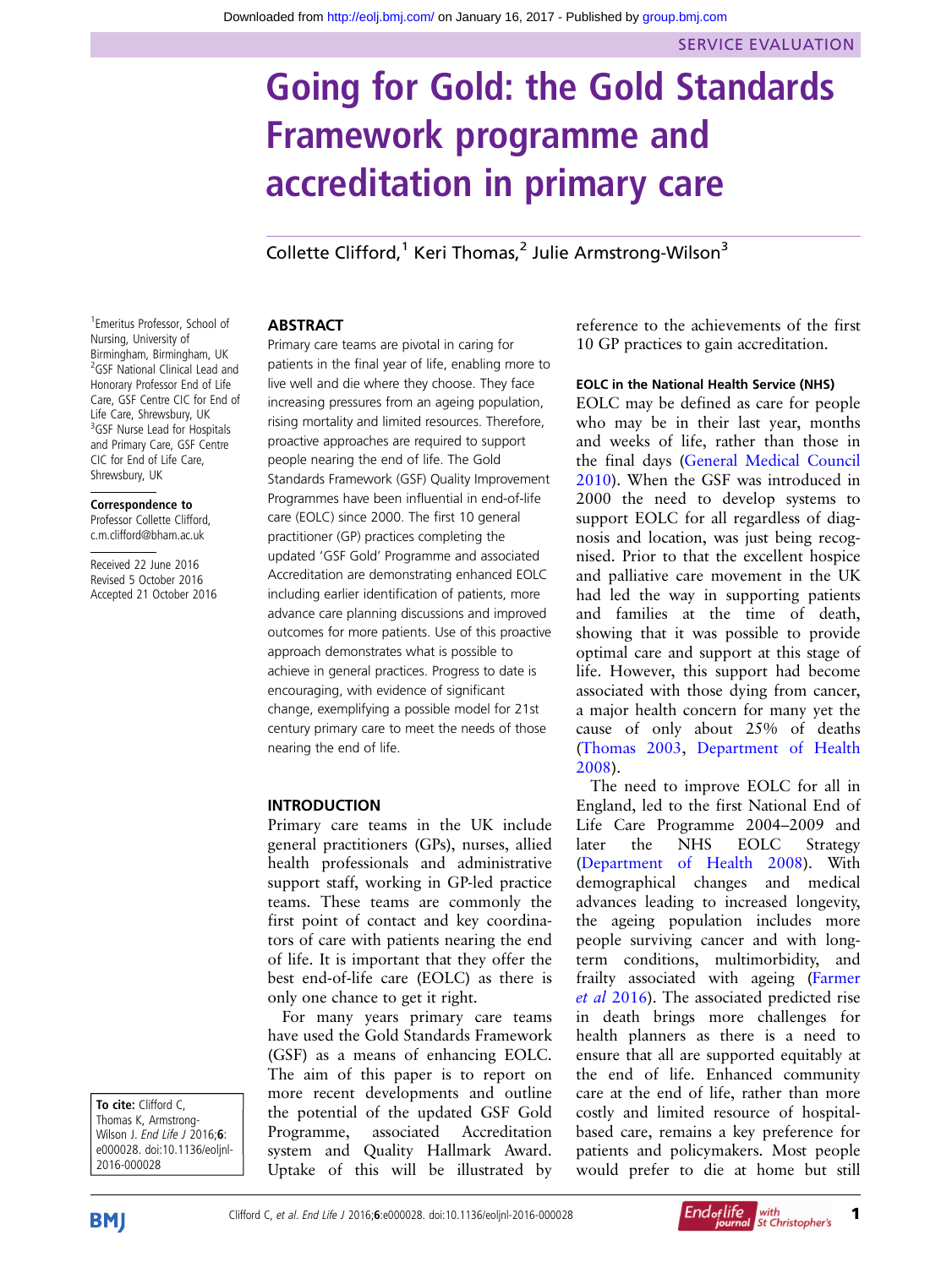<span id="page-1-0"></span>almost half die in hospital. Thus, reducing hospitalisation reflects people's choice as well as supporting economic imperatives to make the best use of scarce resources [\(NHS England 2014a,](#page-9-0) [2014b](#page-9-0), [2015](#page-9-0) Public Health England 2016).

#### The GSF programme

The NHS EOLC Strategy supported the uptake of programmes designed to help staff enhance EOLC planning in a range of sectors and key to this in primary care was the GSF. The GSF was the first coordinated programme for EOLC management in primary care, and was endorsed alongside other programmes designed to give choice and control to patients nearing the end of life and their families ([Thomas 2003](#page-9-0), King [et al](#page-8-0) 2005, [Department of](#page-8-0) [Health 2008,](#page-8-0) [Gold Standards Framework 2016a\)](#page-8-0).

The GSF is a Quality Improvement Programme that aims to enhance proactive person-centred EOLC by a three-step process enabling earlier identification of people nearing the end of life, better assessment of clinical and personal needs and preferences, and focused planning and coordination of care to meet these needs and preferences. The first step, identifying those patients considered to be in their final year of life, was seen as important from the inception of the programme, especially to support earlier identification of those with life-limiting conditions other than cancer.

Early identification in primary care enables inclusion on a register, referred to variously as the GSF, Supportive Care, or Quality Outcomes Framework (QOF) palliative care register. Registration triggers better coordinated EOLC as it means that primary care staff are better able to assess care needs and plan and implement relevant proactive support [\(Gold](#page-8-0) [Standards Framework 2016a](#page-8-0), Public Health England 2014). Involving patients and their carers in the planning process enables shared decision-making and patient choices as all patients identified on EOLC registers are offered advance care planning (ACP) discussion [\(Thomas and Lobo 2011](#page-9-0)).

The GSF offers a practical clinician-led step-by-step framework (box 1) to attain a shared high standard of EOLC including:

- ▸ Training programmes that may be face-to-face or online;
- ▸ Tools and resources developed by the GSF team to support EOLC management;
- ▸ Measures by which to judge progress and attainment;
- ▸ Support and coaching for local implementation as needed.

The basic GSF Foundation Level required general practices to identify and register patients considered to be in the last year of life and to discuss regularly these patients in multidisciplinary team planning meetings. The aim is to ensure care was planned proactively and appropriately for these patients.

In addition to inclusion in the NHS EOLC Strategy, the GSF was acknowledged as 'good practice' for all

#### Box 1 The Gold Standards Framework (GSF) overview

Overall aims of the GSF in primary care:

- 1. To improve the *quality* of care provided for all patients approaching the end of life by demonstrating organisational change.
- 2. To improve the coordination and collaboration of care within and between teams and across boundaries to ensure seamless care.
- 3. To reduce hospitalisation in the final stages of life and enable more to live well and die well in the home, if this is their wish.

The three steps of GSF programme:

Identify, Assess and Plan both 'living well' and 'dying well'.

GSF Good Practice Guide: five core standards

- 1. Right patient—Identification of patients nearing end of life
- 2. Right care—Assessing their needs, clinical and personal
- 3. Right place—Planning coordinated cross boundary care
- 4. Right time—Planning care at home in the final days
- 5. Every time—Embedding consistent good practice and identifying areas to improve further

Further information can be found on: [www.](http://www.goldstandardsframework.com) [goldstandardsframework.com](http://www.goldstandardsframework.com)

GPs and was recommended by the Royal College of General Practitioners (RCGP) ([RCGP 2013\)](#page-9-0) and as part of good practice in national policy by the National Institute for Health and Care Excellence ([NICE 2011\)](#page-9-0). It was built into contractual requirements for primary care provision in the General Medical Services contracts QOF for primary care from 2004 to 2005 ([NHS England 2014c](#page-9-0)). With growing evidence of its effectiveness [\(Shaw](#page-9-0) et al [2010\)](#page-9-0) and increased uptake (98% GPs claiming QOF palliative care points by 2014) the potential for greater patient support within primary care was being realised. In sum, this approach, supported by contractual requirements and associated implementation, demonstrated enhanced EOLC provision.

Building on this, the GSF programme has evolved in line with contemporary healthcare policy to ensure that it is as relevant in primary care today as it was at inception. Furthermore, the programme has been rolled out to support EOLC management in a range of settings including care homes, hospitals, domiciliary care and hospices [\(Badger](#page-8-0) et al 2007, Hughes et al 2010, [Walshe](#page-9-0) et al 2008, [Gold Standards Framework](#page-8-0) [2016a](#page-8-0)). This has increased the scope for integrated population-based cross-boundary working as demonstrated in the wider cross-boundary care sites on the GSF website [\(Gold Standards Framework 2016a\)](#page-8-0).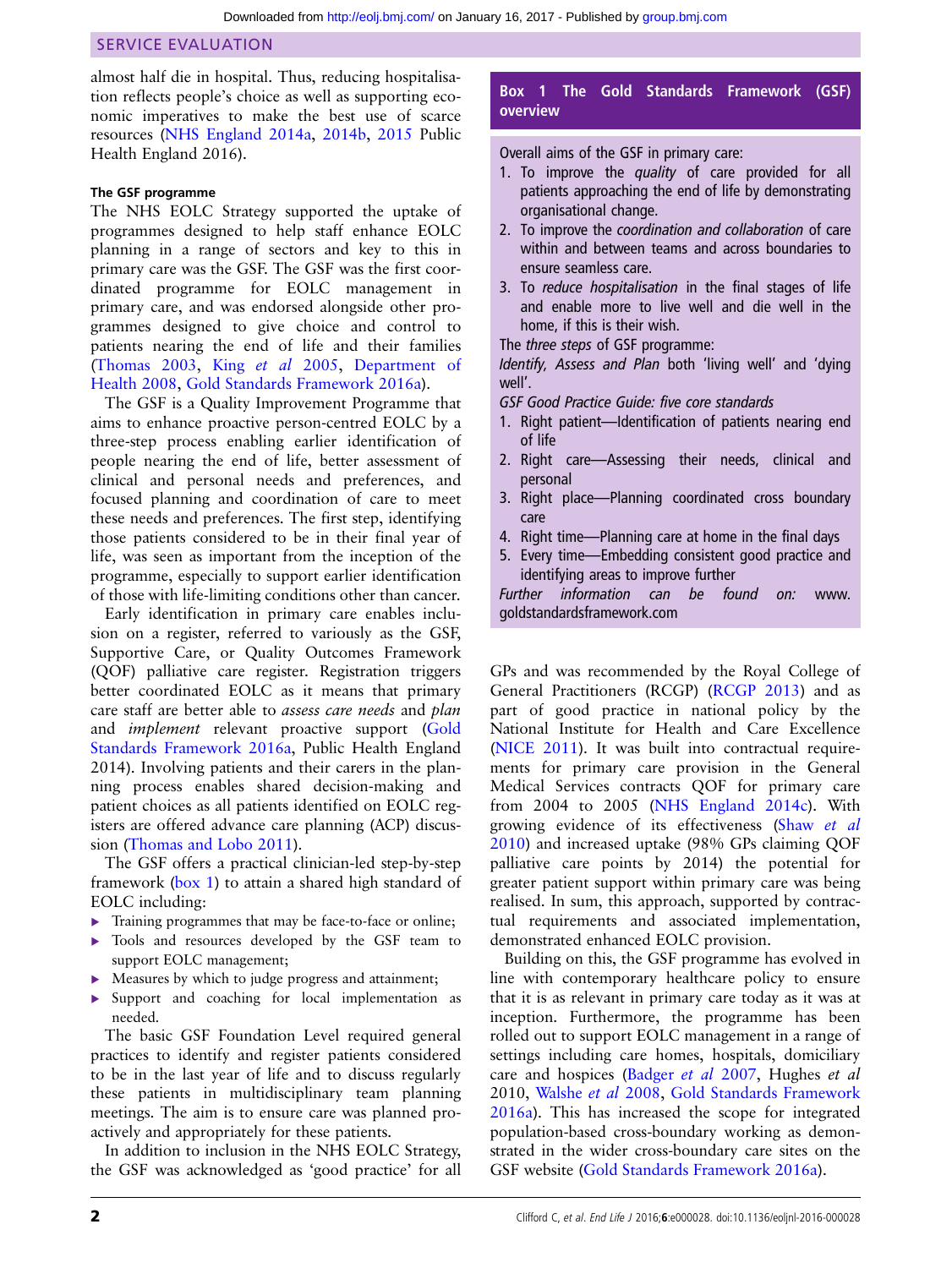#### <span id="page-2-0"></span>GSF in primary care: evidence of impact

Evaluation processes are built into the GSF enabling GP practices to benchmark their progress both against their own local targets and national trends with the support of the GSF Centre [\(Gold Standards](#page-8-0) [Framework 2016b\)](#page-8-0). Alongside this there has been steady increase in the evidence base of aspects of using the GSF in Primary Care that has been useful in informing developments ([Munday](#page-9-0) et al 2007, [Thomas](#page-9-0) [and Noble 2007](#page-9-0), [Mahmood-Yousuf](#page-9-0) et al 2008, [Dale](#page-8-0) et al [2009](#page-8-0)).

A systematic review of the literature noting the uptake of the GSF in Primary Care demonstrated effectiveness of the GSF Foundation Level [\(Shaw](#page-9-0) et al [2010\)](#page-9-0). Issues identified as impacting on GSF uptake suggested GP practice motivation and the role of facilitators was key with evidence to suggest that GP facilitators were more likely to promote change than if the facilitator was a clinical nurse specialist [\(Petrova](#page-9-0) et al [2010\)](#page-9-0). This was more important than the size and location of the GP team or even funding. Given that the QOF points system referred to above carried some financial reward for GP practices adopting the GSF Foundation Programme, it was interesting to note that uptake was not obviously influenced by this as the rapid uptake of the GSF in the early days was not funded (Shaw et al [2010\)](#page-9-0).

By 2010 there was evidence to suggest that circa 61% of practices in a survey with a 60% response rate were using the GSF ([Hughes](#page-8-0) et al 2010). To investigate this further the Department of Health commissioned the GSF to facilitate an audit of primary care EOLC provision. Records were provided for 4487 people in a survey of 502, of the 874, general practices invited in 9 of the 10 Strategic Health Authorities in England in February and March 2009. Data were collected reporting care management for about half of the deaths that had occurred nationally at that period of time. The audit showed that only 27% patients in the audit who died were identified on an EOLC register and, of these, only 23% were noncancer patients, contrasting with the fact that circa 75% died from 'non cancer' conditions. The audit highlighted local and national inconsistencies in care management. It was noted that those on the register received better coordinated EOLC once identified than those not identified, emphasising the impact and importance of the Foundation Level GSF but also showing the need for further improvement ([National](#page-9-0) [Primary Care Snapshot Audit 2009](#page-9-0)).

This evidence stimulated a review of the GSF programme, and resulted in a 'next stage' of development leading to the GSF Gold Programme (Gold Standards Framework 1916b). As shown in table 1 the new programme is offered at three levels. The 'Bronze' level reflects the original GSF Foundation Programme outlined above. The 'Silver' programme offers enhanced educational support to practices and some evaluation activities to nurture uptake. The 'Gold' programme requires greater commitment from the whole GP team and a willingness to develop and audit uptake of local Action Plans. To support this at 'Gold' level, practice teams have access to more training and local development opportunities, GSF tools

Table 1 Synopsis of GSF Programmes for Primary 2016

| <b>GSF</b> level | <b>Involves</b>                                                                                                                                                                                                                                                                                                                                              | <b>Outputs</b>                                                                                                                                                                                                                                                                                                                                                                                                                             | <b>Shortcomings</b>                                                                                                                         |
|------------------|--------------------------------------------------------------------------------------------------------------------------------------------------------------------------------------------------------------------------------------------------------------------------------------------------------------------------------------------------------------|--------------------------------------------------------------------------------------------------------------------------------------------------------------------------------------------------------------------------------------------------------------------------------------------------------------------------------------------------------------------------------------------------------------------------------------------|---------------------------------------------------------------------------------------------------------------------------------------------|
| Bronze*          | Builds on basic uptake of<br>GSF since 2004                                                                                                                                                                                                                                                                                                                  | Palliative care register<br>▶<br>Team meeting at least every quarter to discuss<br>▶<br>patients and plan proactive care                                                                                                                                                                                                                                                                                                                   | Tend to focus on mainly patients with cancer<br>and most only in the final weeks or days of<br>life                                         |
| Silver           | Two interactive half day workshops<br>for a group of practices.<br>Short training DVD<br>Access to tools to help care<br>management<br>Access to audit evaluation tools to<br>monitor progress                                                                                                                                                               | Increased numbers of patients identified on the<br>register including patients without cancer and care<br>homes residents<br>Enhanced communication skills, supported increase in<br>advance care planning discussions<br>Progress in care support                                                                                                                                                                                         | Some good initial changes demonstrated<br>regarding equity of access on the register<br>Mainly led by GPs - but not involving<br>whole team |
| Gold GSF         | Opportunity to attend national<br>'launch' workshops.<br>Practice-based distance learning<br>programme.<br>6 modules<br>DVD/online<br>Team interaction leading to<br>development of local Action Plans.<br>Tools to help care management<br>Access to evaluation audit tools<br>Support to apply for GSF/RCGP<br>Accreditation and Quality Hallmark<br>Award | Whole team ownership<br>(Clinical and administrative support).<br>Local Action Plans for EOLC.<br>Practice protocol<br>Increased identification of EOLC needs for patient<br>population.<br>Framework for monitoring development and<br>measuring achievement.<br>Demonstration of achievement through audit<br>enhances team motivation.<br>Accreditation and award increases sense of<br>achievement and underpins further developments. | Practice commitment is key<br>Time investment in staff programme (1 hour<br>per month for at least 6 months)                                |

\*Reflects GSF Foundation.

EOLC, end-of-life care; GPs, general practitioners; GSF, Gold Standards Framework; RCGP, Royal College of General Practitioners.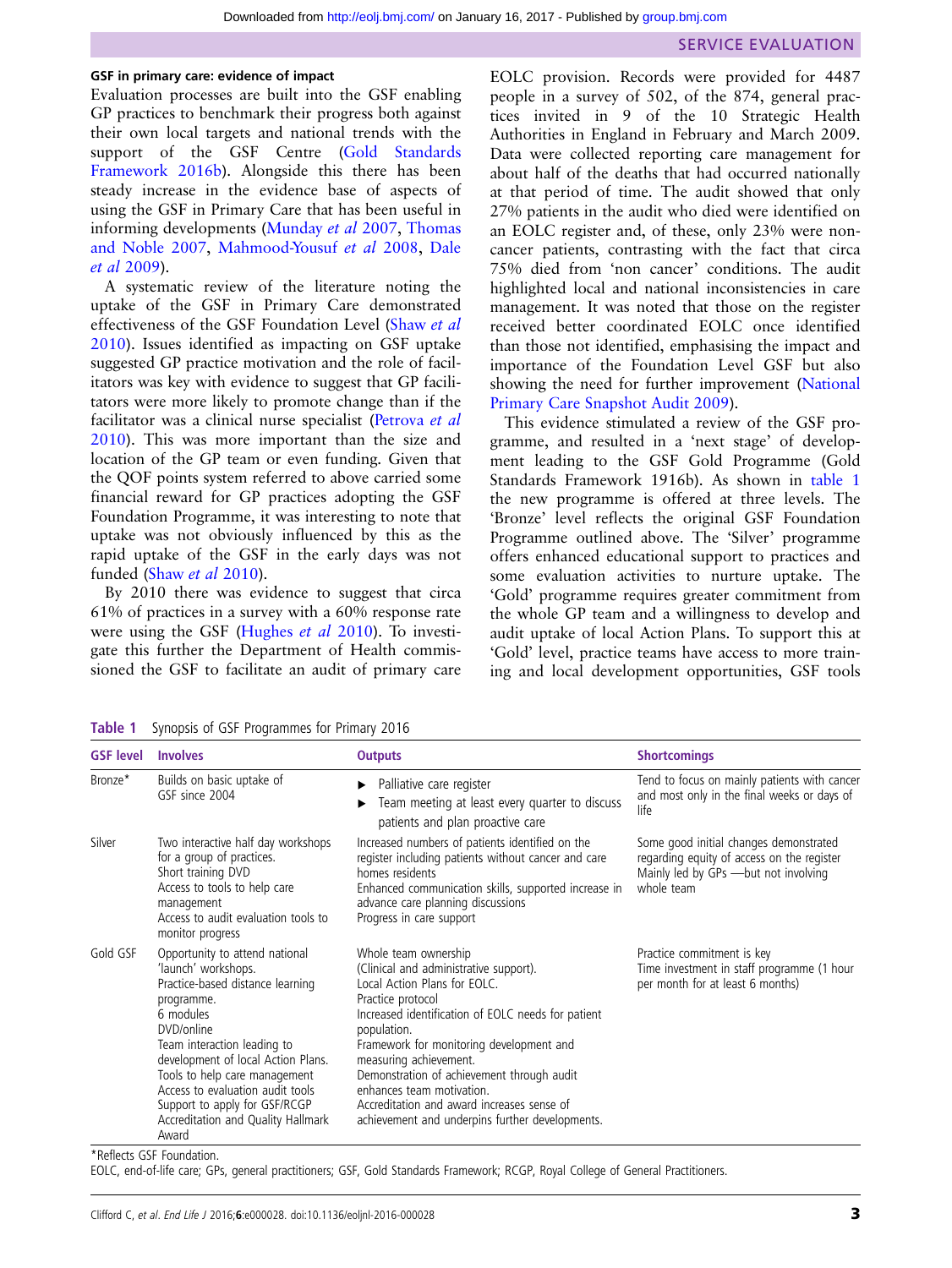<span id="page-3-0"></span>and increased local evaluation of progress and the potential to apply for accreditation to demonstrate success in this regard. This is described in more detail below.

#### The GSF Gold Programme in primary care

The GSF Gold Programme is based on the principle of 'whole team' ownership involving all primary care staff who may have contact with patients. This includes all professional clinical staff, doctors, practice nurses, district nurses and allied health professionals. An added strength of this level is that the administrative staff are fully involved as they are commonly the first point of contact with patients and families in primary care.

All staff complete six learning modules, available on a DVD or online via the GSF 'Virtual Learning Zone'. Additional information is provided by good practice guides and workbooks. There is also an option to attend national workshops used to launch the programme. The modules are commonly completed during 1-hour team meetings at 1–2 month intervals. The modules cover the three main steps of the GSF shown in [box 1](#page-1-0), and help staff *identify* the 'right' patients, assess their clinical and personal needs and plan both 'living well' and 'dying well' in their preferred place of care, and how to help support family and carers into bereavement. At each step staff are introduced to tools that may help that process available on the GSF website ([Gold Standards Framework](#page-8-0) [2016c](#page-8-0)).

Between meetings, practice teams develop a local Action Plan leading to their own EOLC Protocol that stimulates gradual and cumulative changes in practice. The first step remains the need to identify patients likely to be in the final year, months, weeks or days of life. These are recorded on the register and coded according to their likely needs and expected disease trajectory. This triggers staff to implement key activities for proactive support for that patient and their family ensuring more patients are identified earlier in their illness trajectory. The local Action Plans and EOLC Protocol helps teams target key areas of EOLC development and use of GSF Audit measures gives them the opportunity to demonstrate measureable progress.

#### Auditing the impact of the GSF

Audit tools are used by GSF Gold practices to measure the impact of uptake of the GSF. The first set of measures is described as Key Outcome Ratios (KORs) and the second, the After Death Analysis (ADA) tool. These tools use straightforward outcome measures found to be useful in monitoring the progress of GSF uptake. Teams taking up the GSF Gold Programme agree to monitor progress using these audit tools at the start of the programme (baseline) and follow-up at accreditation as described below.

#### Key Outcome Ratios

The measures used in the KOR audit are listed in box 2. The first measure at baseline is to record the number of people on the register nearing the end of life. This indicates scope for improvement by noting the number of patients who died in the practice over the previous year and identifying what percentage of this group had been recorded on the register against the overall deaths during that time span. It has been estimated that 1% of population die in each year indicating 1% of the population of each practice will be in the last year of life [\(Dying Matters 2016](#page-8-0)) and could be included on the register. Thus, for example, a practice with a population size of 10000 may anticipate 100 deaths in a year. If, at baseline, the practice team noted only 20 patients (20% of the predicted total) who died in the year had been identified on the register, they may then take measures to increase the number identified to, for example 50%, over the next year. Such measures would include seeking more noncancer patients, those from care homes, and those with repeated hospital admissions. Once identified they would determine how best to plan and implement care provision following the GSF framework (see  $box 1$ ). Subsequently if, at follow-up for accreditation, 60% of those who died were identified on the register this shows a change in practice and suggests increased awareness of patients' EOLC needs.

Further audit data is then collected from the patients' identified on the register. It is then recorded whether ACP discussions had taken place enabling patients to discuss and clarify care preferences such as preferred place of care, where they prefer to die and views on 'do not attempt resuscitation' (DNAR) orders. Finally, consideration is given to identifying carers. This enables them to be registered for support and, later, to receive bereavement care.

In sum, use of the KORs give the practice 'global' measures as to the extent they are identifying care

#### Box 2 Gold Standards Framework (GSF) Key Outcome Ratios (KORs)

- ▸ Number of people on the register
- ▸ Number and proportion of patients with cancer/ without cancer on end of life register
- ▸ Number and proportion of care home patients on end of life register
- ▸ Number of patients offered advance care planning (ACP) discussion
- ▸ Number of patients who died in usual place/ residence
- ▸ Number of patients on the DNAR on register
- ▸ Carers assessment—the number of carers registered
- ▸ Bereavement care—number of bereaved carers on register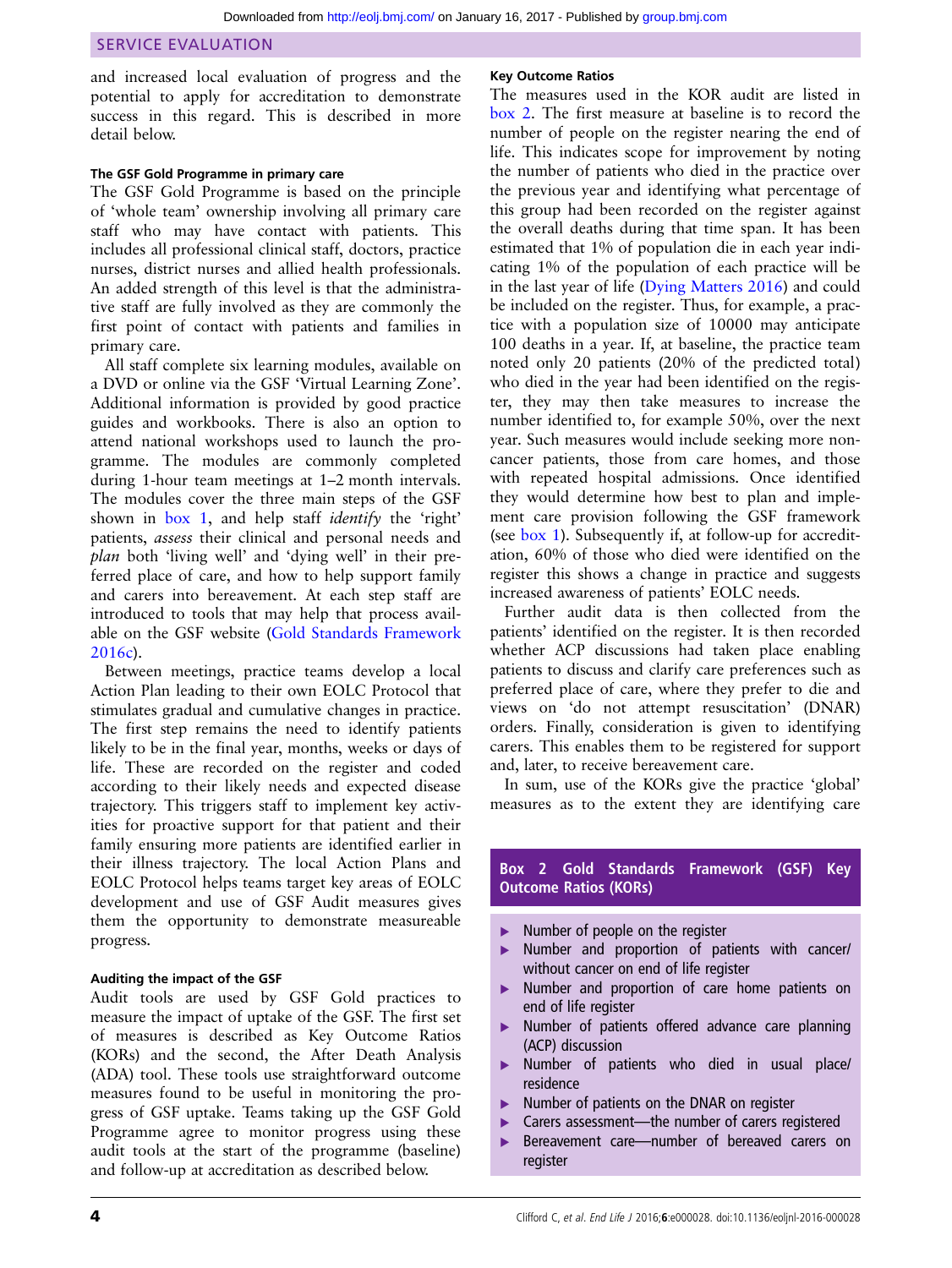#### Box 3 Staff comments about the impact of the Gold Standards Framework (GSF) Gold Programme

#### The GSF Gold Programme:

- ▸ "Encouraged a greater engagement with palliative care among the doctors. Prior to doing the programme, there was a fair amount of cynicism and a feeling of 'heartsink' when palliative care was mentioned…by discussing learning points in a safe environment, clinicians have become more enthusiastic and have developed their skills in identifying palliative patients (particularly non-cancer patients) and developing care plans…."
- ▸ "On addition to our palliative list, patients are given contact details of our palliative secretary as first point of contact, and she is able to signpost appropriately and for example get supplies of emergency medications in a timely fashion. (Nurse, practice 7)"
- ▸ "Our meetings continue to provide a useful tool for exchange of information and we have recently been joined by staff from social services which will soon prove to have significant benefits to patients and their carers. We have also set up a "drop-in" surgery on alternate weeks with family carers service: carers are able to call in for advice or arrange for an assessment locally. (GP, practice 4)"
- ▸ "It has allowed the practice to advance its working relationship with the district nursing team far beyond that of other local practices…we have supported the team in setting up and using electronic advances such as tasks, electronic referrals and visit books within the clinical system to improve communication and effectiveness."
- ▸ "The development and use of the advance care planning documents has aided clinicians to raise awareness to all patients that this a subject that can and should be discussed with family and friends well in advance of it being required. (Nurse, practice 1)"
- ▸ "The GSF training has helped to move us to a completely different place. Now patients have a genuine choice about where they would like to be cared for. People are now confident not just that they'll be asked what they want at the end of life, but that it will happen, so they can die peacefully at home with their families, if that's what they want." (GP, practice 1)
- ▸ "What GSF has helped us do is actually deliver better more coordinated care, not just well intentioned care. We're more skilled at symptom management and while delivering better end of life care can take more time, the rewards are great." (GP, practice 5)
- ▸ "It helped us direct to those most in need. Our register now better reflects the ethnicity and need of our population." (GP, practice 16)
- ▸ "We look after the whole population of our elderly patients much better now- much more proactively. And when we look back, we can really see the difference." (GP practice 2)
- ▸ "GSF has really helped us to have a good structure in place and given everyone in the practice the confidence to initiate what can be difficult conversations with people about where and how they want to be cared for and that means everyone feels more in control." (GP practice 12).

needs and helps in planning care to enhance uptake year on year.

#### After Death Analysis

To determine the extent to which care given impacted directly on the outcomes of patient and carers at the end of life, the ADA tool is used to audit whether care was given as planned after the death had occurred ([Thomas 2009](#page-9-0), [Thomas and Clifford 2010\)](#page-9-0). At baseline, before starting the GSF Gold Programme, patient-level data are collected by the GP teams using the online ADA audit tool on a sample of the last 10 deaths (five who were on the register and five who were not registered).

Cases are audited to identify if patients died in the place of their choice; whether relevant information was shared with all caring personnel, especially the 'out-of-hours' healthcare team; whether relevant anticipatory drugs were available if needed; and whether the carer was assessed and supported? In addition, within this, a 'Significant Event Analysis' reflection is encouraged for each patient to help determine organisational factors that may have impacted on care given.

The KORs and ADA audits are repeated at follow-up for accreditation giving benchmarked data to assess progress.

#### Using the audit data

The audit data helps practice teams reflect on care given and devise their own Action Plans and EOLC Protocol towards to the standards to which they aspire. These plans help teams to focus and provide a means of monitoring changes in practice and thus stimulate organisational action. For example, if the proportion of 'non-cancer' patients on the register is low, too few are from care homes, the ethnic mix not representative, or too few are offered ACP discussions, ways to increase this are discussed and plans to address this implemented by the team. As indicated above, early identification is seen as key to EOLC planning, as inclusion on the register alerts staff to the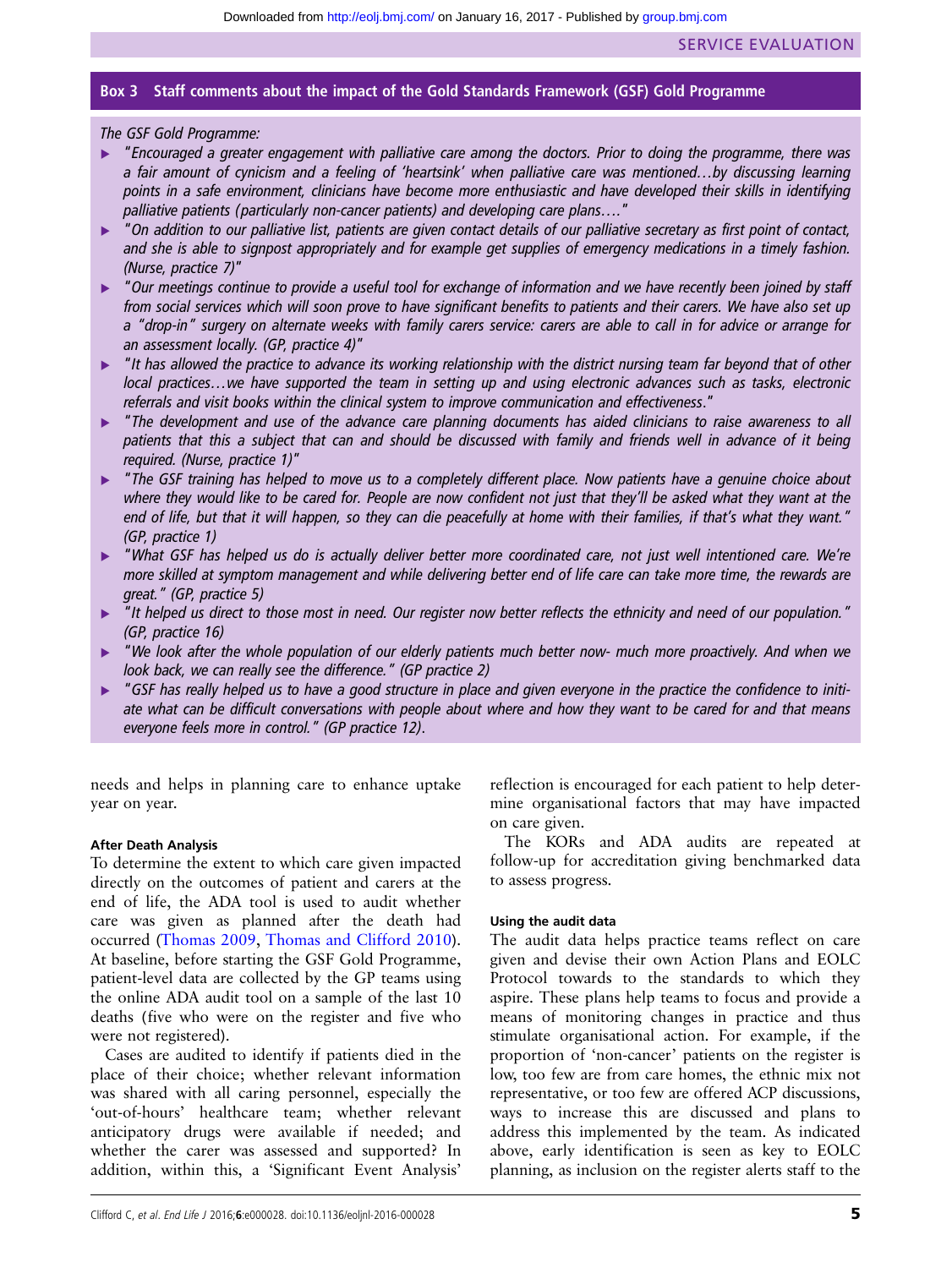needs of the patient, regardless of the underlying condition or setting, thereby reducing inequity ([Public](#page-9-0) [Health England 2014\)](#page-9-0). It also triggers some proactive additional supportive measures from the whole team, such as ensuring access to a named GP, quick response if prescriptions are needed and out of hour teams alerted to patient needs. These taken together help deliver earlier proactive supportive care with fewer unanticipated crises.

The model adopted is one of encouraging local growth which allows EOLC to be enhanced at a realistic rate for practitioners. There is an aspiration within the GSF Gold Programme to increase early identification, but key targets are set locally. This ensures that efforts to enhance service provision are realistic for the local situation. This is more likely to support sustainability than setting national benchmarks that may not be attainable.

#### Staff perspective

An organisational survey is completed as the primary care team starts the GSF Gold Programme giving baseline data to note the nature of the practice such as location, population and staffing ratios to help inform the evaluation process. A 'before' and 'after' staff survey is administered to all members of the team (clinical and administrative) to determine staff confidence and the impact of the training and skill development in supporting EOLC. In addition the GSF team gather data through staff discussions and interviews during the accreditation process when the staff are encouraged to reflect on what has changed within the whole practice team. This is useful in recording both positive and negative experiences of using the GSF Gold approach.

#### GSF Gold Accreditation and Quality Hallmark Award

The GSF Gold Accreditation Programme was introduced in 2012. This is based on the well-used and quality-assured GSF accreditation process already in use for GSF care homes. GSF accredited care homes have shown enhanced EOLC provision that has supported more to die in the homes with an associated reduction in acute hospital admissions and deaths ([Badger](#page-8-0) et al 2007, [Gold Standards Framework](#page-8-0) [2016a](#page-8-0)).

Primary care accreditation is aligned with a Quality Hallmark Award co-badged by the RCGP bringing independent peer review into the process. Most practices complete the training and implement the GSF over 6–18 months before seeking accreditation. An important feature of this programme is that practices set their own pace of development to reflect organisational needs, an approach that is preferred by participants.

To be eligible to apply for Accreditation and the Quality Hallmark Award, practice teams need to have completed the GSF 'Gold' training programme, have developed and implemented their own EOLC management local Action Plans, submitting a local EOLC portfolio and providing evidence of improvement using the evaluation tools mentioned, plus assessment at a telephone interview with the team. The self-assessment checklist and portfolio are summarised under five headings against the GSF standards of the 'right care, for the right person, in the right place, at the right time, every time' as listed in [box 1.](#page-1-0)

This accumulated evidence is presented in a Review Report that goes with the Practice EOLC Portfolio to an independent panel comprising of an independent GP, a RCGP representative, a primary care nurse, and a quality assurance lead [\(Gold Standards Framework](#page-8-0) [2016b\)](#page-8-0). This panel determines if the overall evidence demonstrates sustainability of enhanced EOLC provision. If so, the practice is Accredited and presented with the Quality Hallmark Award; if not guidance is given as to requirements to meet this goal.

#### The IMPACT on the first GSF Gold Accreditation Practices

The first 10 GP practices to receive the Quality Hallmark Award are representative of GP practices in England spanning both rural and inner city locations and population size as shown in [table 2](#page-6-0). This table also shows the average number of deaths that may be expected for the population size in a given year and demonstrates the numbers identified for the register at accreditation as a percentage of the whole in each practice.

Drawing on the KORs data provided by participating practices, at accreditation quantifiable and tangible changes in practice can be seen. Overall, practices noted a big increase in the number of patients who were placed on the EOLC register and associated support identified. For example, as can be seen in [figure 1](#page-6-0) there is:

- ▸ Earlier identification of patients on the EOLC register (range 14–51%);
- ▸ More patients with non-cancer conditions registered (range 18–48%);
- ▸ More ACP discussions recorded (range 28–62%) and within this,
- ▸ An increase in resuscitation discussions (range 26–62%.),
- ▶ More people dying in usual place of care (ie, where they chose) (range 42–58%),
- ▸ Improved carers' assessment (range 18–72%),
- ▸ Improved formalised bereavement support (range 32– 82%).

As practices begin the process of reaccreditation longitudinal progress can be seen. For example, a steady increase of patients identified on the register in the early practices seeking reaccreditation is shown in [figure 2.](#page-7-0) Cumulated data from work ongoing in GSF trained or accredited practices shows this at about 60% ([Gold Standards Framework 2016d\)](#page-8-0).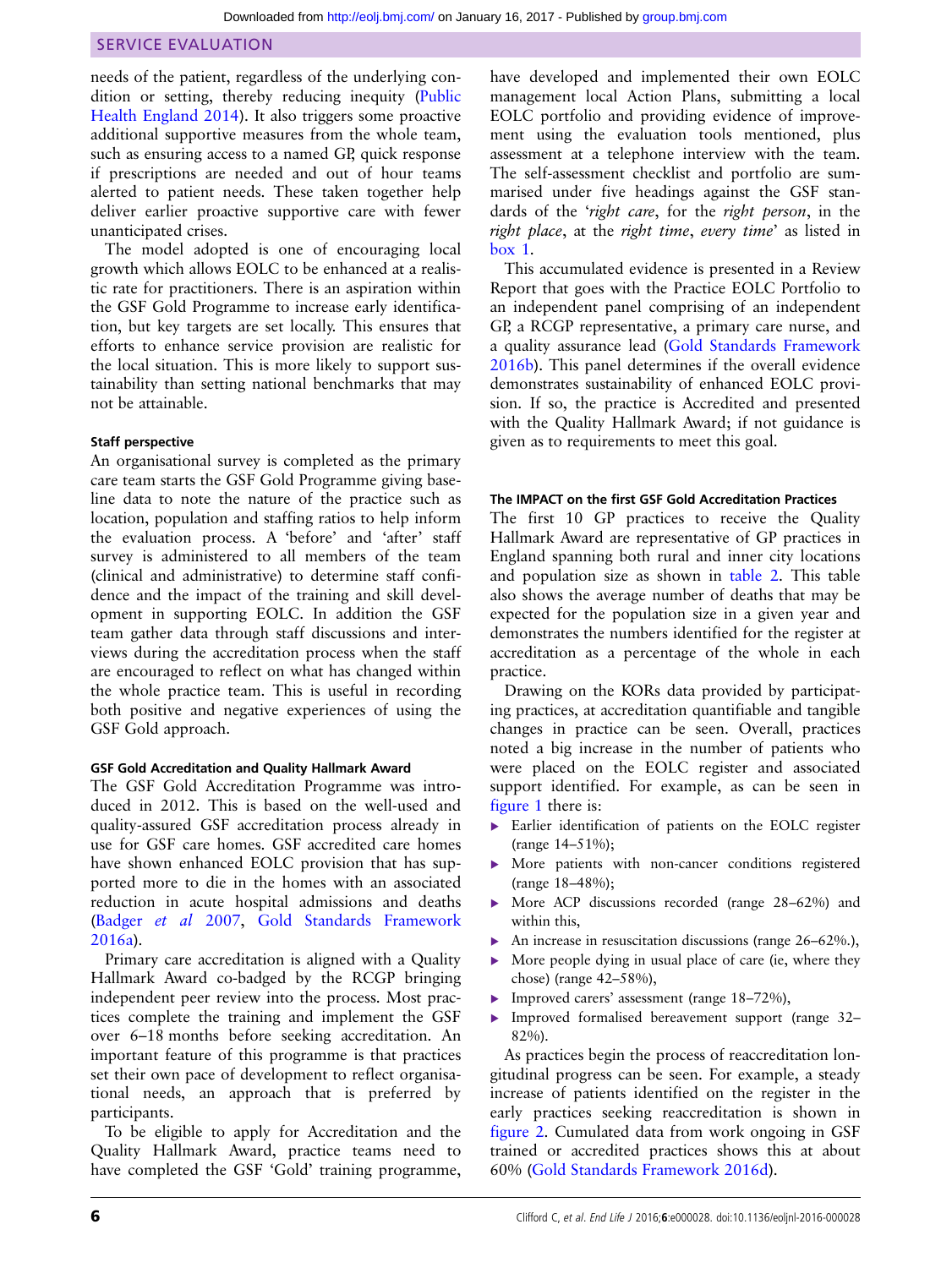<span id="page-6-0"></span>Table 2 Gold Standards Framework (GSF) Gold Programme—summary of 10 participating general practices showing location, population size, estimated number of deaths and patients identified on GSF register at accreditation

| <b>Practice number</b> | <b>Estimated practice</b><br>population | Area location of practice | <b>Estimated patient</b><br>deaths per year at<br>1% population | <b>Number of patients on</b><br>register at accreditation and<br>indicative percentage of<br>estimated deaths, n (%) |
|------------------------|-----------------------------------------|---------------------------|-----------------------------------------------------------------|----------------------------------------------------------------------------------------------------------------------|
|                        | 15 000                                  | North East (urban)        | 150                                                             | 47 (31)                                                                                                              |
| 2                      | 8200                                    | South East (urban)        | 82                                                              | 33 (40)                                                                                                              |
| 3                      | 9750                                    | North (rural)             | 98                                                              | 52 (53)                                                                                                              |
| 4                      | 10 000                                  | South East (rural)        | 100                                                             | 41 (41)                                                                                                              |
| 5                      | 6000                                    | North West (urban)        | 60                                                              | 42 (70)                                                                                                              |
| 6                      | 14 790                                  | South (coastal town)      | 148                                                             | 47 (32)                                                                                                              |
| 7                      | 22 000                                  | North (inner city)        | 220                                                             | 139 (63)                                                                                                             |
| 8                      | 33 000                                  | North East (urban)        | 330                                                             | 149 (45)                                                                                                             |
| 9                      | 13 000                                  | East (coastal town)       | 130                                                             | 46 (35)                                                                                                              |
| 10                     | 2400                                    | South (rural)             | 24                                                              | 26 (107)                                                                                                             |

#### Staff feedback

Post accreditation, participating practices were asked to consider the organisational impact of adopting the GSF Gold Programme. Indicative feedback with the GSF team reported 'qualitative' changes as a result of learning and action planning including:

- ▸ Inclusion of more patients with all conditions in all settings, including those with frailty, long-term conditions and dementia and from care homes;
- ▸ More patient-focused care offering routine ACP discussions to determine needs and wishes;
- ▸ Culture change and greater team working of all team members, especially non-clinical staff with greater team satisfaction;
- ▸ Greater coordination involving the wider health and social care teams, with improved use of electronic registers;

▸ Improved active support for carers.

This feedback also indicates how the whole team, from administrative to clinical staff, can be involved in supporting patients and families. Some examples from practices are shown in [box 3](#page-3-0).

#### DISCUSSION: ADDED VALUE, LESSONS LEARNT AND IMPLICATIONS FOR PRACTICE

The improvements demonstrated in the first 10 GSF accredited practices show excellent standards of EOLC in primary care. A key question is how might this be extended to a wider number of practices where Foundation Level GSF is already embedded when primary care is buckling under the strains of meeting the high demands and needs of the changing population, including an ageing population with multiple healthcare needs (The King'[s Fund 2016\)](#page-9-0). It is noted



Figure 1 Summary of KORs in 10 GP practice before training for GSF and at accreditation. ACP, advance care planning; DNAR, do not attempt resuscitation; GP, general practitioner; GSF, Gold Standards Framework; KORs, Key Outcome Ratios.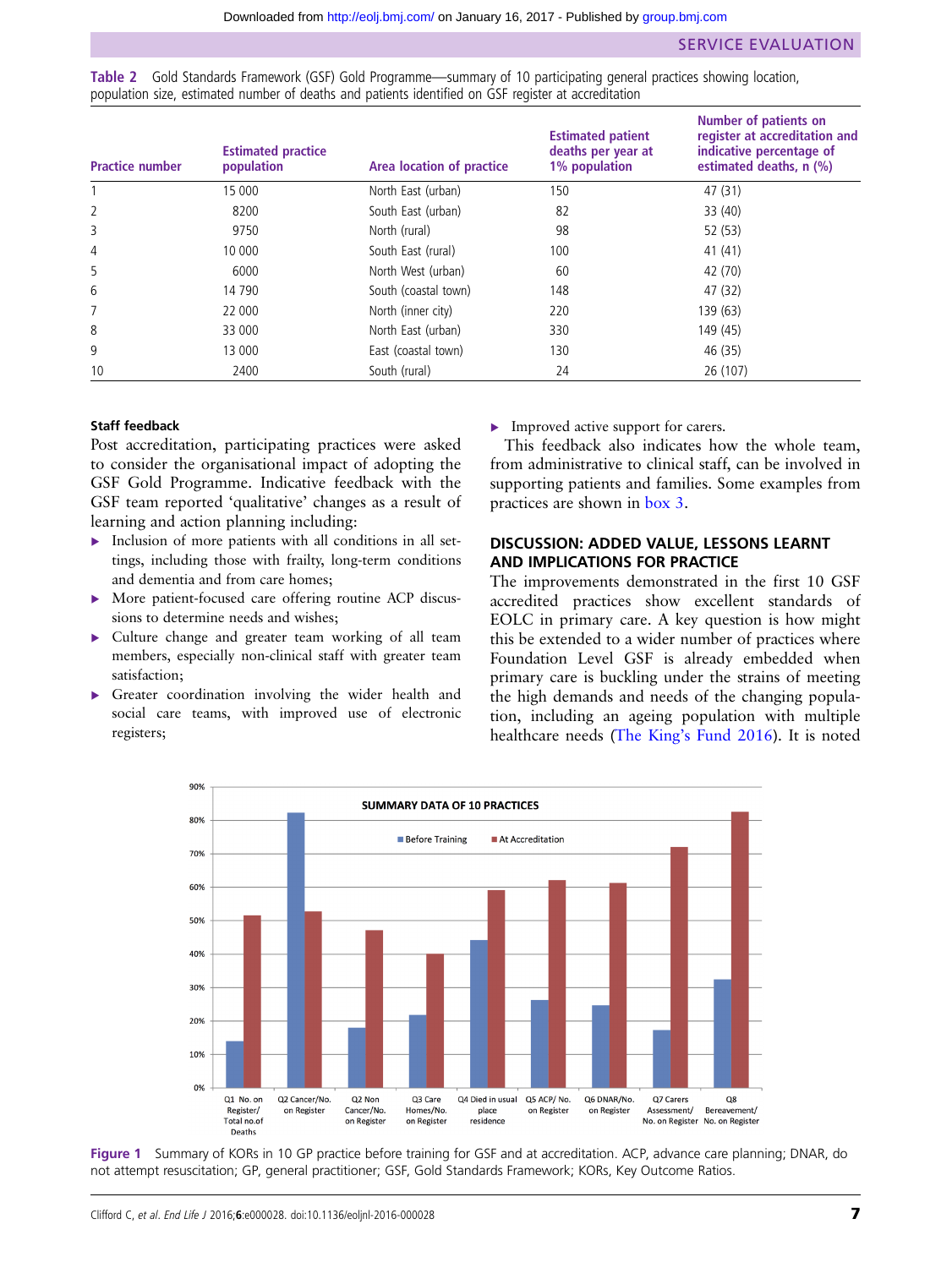<span id="page-7-0"></span>

Figure 2 Identification rates for patients in the last year of life in first three practices seeking reaccreditation.

by accredited teams following the GSF Gold Programme that care for all the elderly patients is improving in a more proactive, all inclusive way. This may help practices cope with increased demands and pressures on staff and raises a question as to whether the GSF Gold Programme could become part of a possible solution in managing 21st century healthcare provision. To consider this it is worth noting what lessons have been learnt as the programme has evolved.

The first, noted above, was that while the Foundation Level GSF had been taken up by the majority of GP practices, the [National Snapshot Audit](#page-9-0) [\(2009\)](#page-9-0) showed that the extent this was done was patchy leaving many people nearing the end of life without optimal support. The indications from work in progress outlined here is that the GSF Gold Programme supported by the accreditation process may support sustainability of good practice by encouraging GP teams to embed changes into everyday practice. It is recognised that not all can reach the standards of accredited teams but some progress towards this would be possible. Changing practice for the better is to be commended, changing practice for the better for longer term sustainability, can only bring added value.

The second key lesson reinforced the value of local ownership of programme developments. While the GSF Gold Programme provides the framework and the impetus to develop EOLC locally in GP practices, the requirement for practice staff to develop their own Action Plans, EOLC Protocols and mode of implementation at a pace that suits local needs is important. Practices undertaking the GSF Gold Programme are supported to do this at their own pace, with flexible timelines and using various adaptations to enable strong uptake and embedding into practice. Rather than a rigid timetable for implementation, enabling practices to set their own goals for

progress supports motivation to continue to improve EOLC.

Another lesson is the importance of local champions and motivated local leaders to launch the programme and that whole team commitment is required for success, a common finding in most quality improvement programmes. As indicated in [table 1](#page-2-0) the first GP accredited practices represent a typical range of those in England today, varied population sizes, spread across the country in both rural and inner city locations. They have the same pressures and demands on primary care delivery as others but, moving beyond aspiration, have demonstrated it is possible to enhance EOLC management. Importantly, they have bought equity in EOLC provision for people with cancer as well as other life-limiting conditions, including frail elderly people. They have also demonstrated better working relationships with other relevant agencies, such as care homes and hospitals as well as working well with their specialist palliative care teams. This is underpinning clear developments in cross-boundary working in EOLC as shown on the [GSF website \(2016a\).](#page-8-0)

In addition to direct-care issues, accredited practices have learnt that following the GSF Gold framework does not mean duplication of effort meeting other policy demands, but that they can focus their attention more specifically on those most in need. They also have a broader remit to include all patients from any setting with any condition, and not just those with cancer known to the palliative care team. This helps somewhat to meet the needs of the ageing population that is challenging primary care provision in many areas. Hence, as suggested above, integrating better organised care with more proactive identification and more ACP discussions to ensure care is tailored to their needs, could be part of the way that primary care in future could meet the challenge of 21st century demands for better EOLC.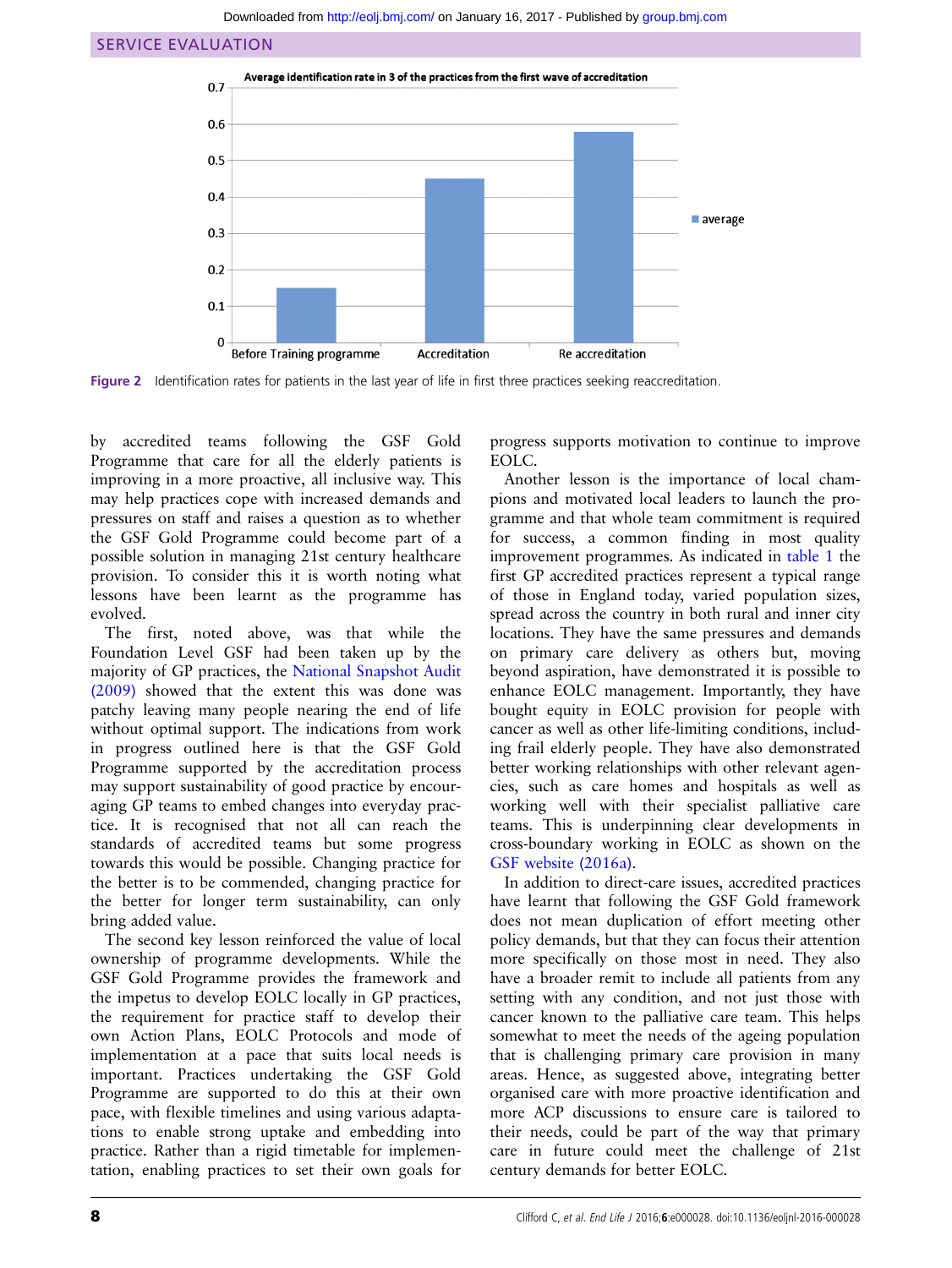#### <span id="page-8-0"></span>Work in progress

At the time of writing a number of other GP practices have followed the GSF programme to accreditation and data illustrating their progress is shared on the GSF website (Gold Standards Framework 2016a). There remains much to be done and the GSF team are working with other partners to develop ways in which these achievements can be implemented more widely. Acknowledging the successes reported here, it is noted that work needs to be done to evaluate why GPs may adopt the GSF and also why others cannot and how to spread it further by overcoming other barriers such as time constrained GPs under pressure in many ways. Such work is necessary to inform EOLC planning for as many people as possible, not just a select few.

There is also scope to determine the extent to which a framework such as GSF can impact on wider cross-boundary care provision (noted above). For example, what is the impact in a locality if primary care teams, GP practices and hospitals were all using the GSF to identify and plan EOLC provision? Data accruing with the GSF programme gives insights but it is acknowledged that there is a need for large-scale independent evaluation to help inform this information.

#### **CONCLUSION**

In a world of finite resources, health leaders are interested in simple solutions that are locally 'owned' and driven but with significant impact on outcomes for patients and for the health system as a whole. More proactive, person-centred care through earlier identification, offering every identified person a chance to have ACP discussion to clarify their preferences and tailoring care to meet these needs, including reducing hospital admissions and deaths, might be crucial parts of the jigsaw in the future.

The GSF Gold Programme is an example of this process. The ideas are not complex; they simply reflect what should be done to support patients at the end of life. The associated accreditation system enables practices to demonstrate more widely what they have achieved and how they are striving to enhance services further.

Back in 2004 the unlikely prospect of the roll out of Foundation (now Bronze) GSF leading a step change in care across the country did not seem possible. The significant achievements of these early GSF Gold accredited practices demonstrates what is possible to achieve and that with further support and encouragement there is the possibility that more might attain such high level of EOLC in primary care, a further step change to an even greater level of care. The GSF teams continue to develop this programme and are monitoring progress to determine how to overcome factors inhibiting uptake of the GSF. However, if primary care were able to deliver such high consistent standards of care, the impact on the

population nearing the end of life could be considerable, with fewer hospital admissions and deaths, more care tailored to patient wishes and greater satisfaction from bereaved relatives. If it is possible in these few practices it might just be possible for more.

The work reported here shows that with motivation and commitment primary care staff can develop and sustain enhanced EOLC in their own community. As frontrunners in this area, GSF accredited practices demonstrate what is possible to achieve and therefore act as an encouragement and inspiration to other practices keen to improve indicating 'if they can do it, we can too!'.

Contributors The Gold Standard Framework programme lead, KT, and lead nurse JA-W managed the programme reported, provided the data and contributed to editing this report to ensure accuracy. CC prepared the report for publication and worked with other authors to complete the finished product. Competing interests None declared.

Provenance and peer review Not commissioned; externally peer reviewed.

#### **REFERENCES**

- Badger, F., Thomas, K., Clifford, C. (2007) Raising standards for elderly people dying in care homes. European Journal of Palliative Care 14, 238–241.
- Dale, J., Petrova, M., Munday, D., Koistinen-Harris, J., Lall, R., Thomas, K. (2009) A national facilitation project to improve primary palliative care: impact of the Gold Standards Framework on process and self-ratings of quality. Quality  $\mathcal O$  Safety in Health [Care](http://dx.doi.org/10.1136/qshc.2007.024836) 18, 174–80.
- Department of Health. (2008) End of Life Care Strategy: Promoting High Quality Care for all Adults at the End of Life. London: The Stationery Office.
- Dying Matter Coalition. (2016) GP campaign: identifying end of life patients.<http://www.dyingmatters.org.> (accessed 3 Oct 2016)
- Farmer, C., Fenu, E., O'Flynn, N., Guthrie, B. (2016) Clinical assessment and management of multimorbidity: summary of NICE guidance. [British Medical Journal](http://dx.doi.org/10.1136/bmj.i4843) 354, i4843.
- General Medical Council (2010) Treatment and Care Towards the End of Life: Good Practice in Decision Making. London: General Medical Council.<http://www.gmc-uk.org/guidance/>. (accessed 3 Oct 2016)
- Gold Standards Framework (2016a) [http://www.goldstandards](http://www.goldstandardsframework.org.uk/) [framework.org.uk/.](http://www.goldstandardsframework.org.uk/) (accessed 3 Oct 2016)
- Gold Standards Framework (2016b) Going for Gold Training Programme. [http://www.goldstandardsframework.org.uk/](http://www.goldstandardsframework.org.uk/primary-care-training-programme) [primary-care-training-programme.](http://www.goldstandardsframework.org.uk/primary-care-training-programme) (accessed 3 Oct)
- Gold Standards Framework (2016c) Tools and Resources. [http://](http://www.goldstandardsframework.org.uk/library-tools-amp-resources.) [www.goldstandardsframework.org.uk/library-tools-amp-resources.](http://www.goldstandardsframework.org.uk/library-tools-amp-resources.) (accessed 3 Oct 2016).
- Gold Standards Framework (2016d). Evidence. [http://www.](http://www.goldstandardsframework.org.uk/evidence.) [goldstandardsframework.org.uk/evidence.](http://www.goldstandardsframework.org.uk/evidence.) (accessed 3 Oct 2016)
- Hughes, P. M., Bath, P. A., Ahmed, N., Noble, B. (2010) What progress has been made towards implementing national guidance on end of life care? A national survey of UK general practices. [Palliative Medicine](http://dx.doi.org/10.1177/0269216309346591) 24, 68–78.
- King, N., Martin, N., Bell, D., Farrell, S. (2005) 'Now nobody falls through the net': practitioners perspectives on the Gold Standards Framework for community palliative care. [Palliative](http://dx.doi.org/10.1191/0269216305pm1084oa) [Medicine](http://dx.doi.org/10.1191/0269216305pm1084oa) 19, 619–627.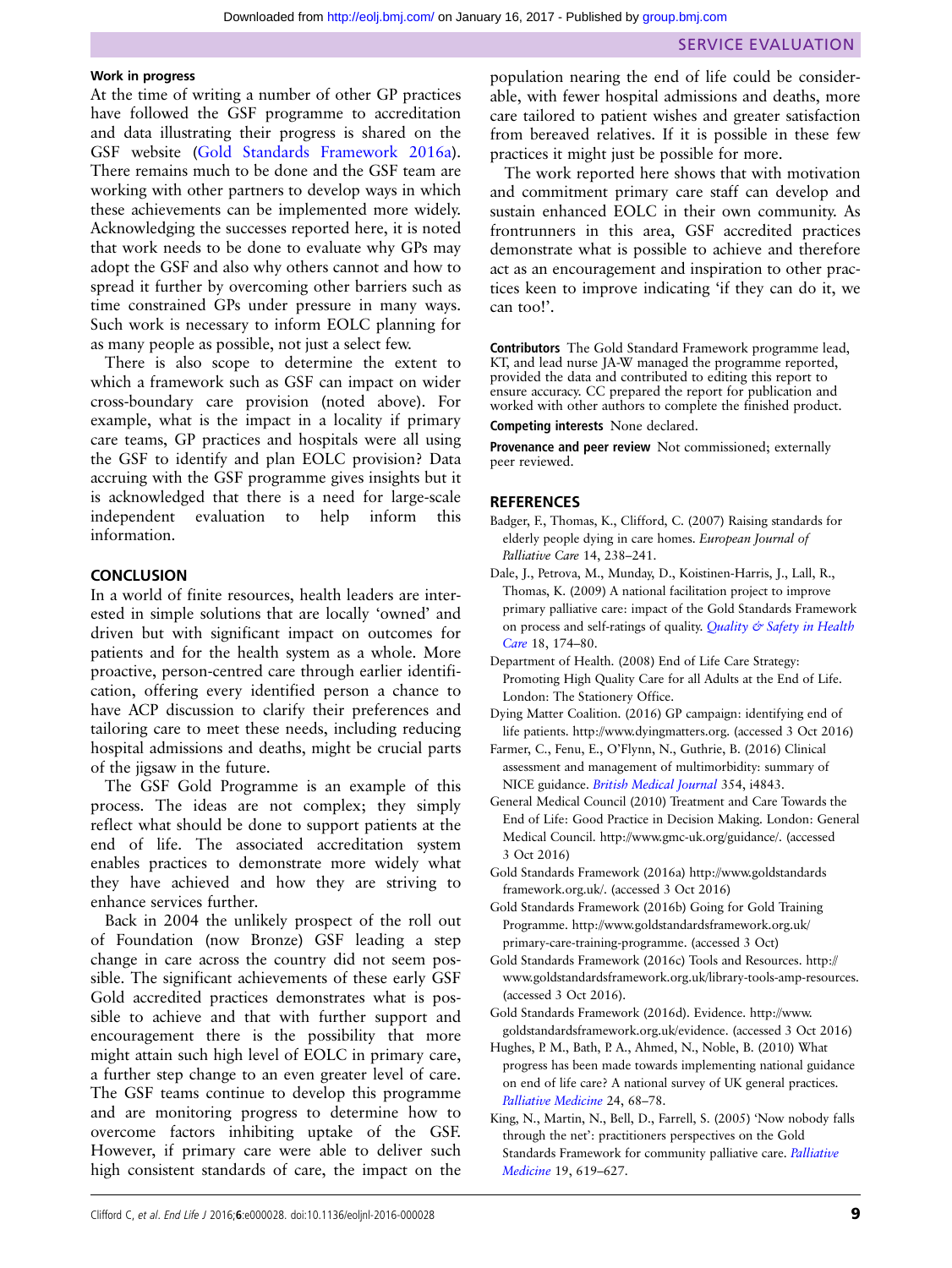<span id="page-9-0"></span>Mahmood-Yousuf, K., Munday, D., King, N., Dale, J. (2008) Inter-professional relationships and communication in primary palliative care: impact of the Gold Standards Framework. [The](http://dx.doi.org/10.3399/bjgp08X279760) [British Journal of General Practice: The Journal of the Royal](http://dx.doi.org/10.3399/bjgp08X279760) [College of General Practitioners](http://dx.doi.org/10.3399/bjgp08X279760) 58, 256–263.

Munday, D., Mahmood, K., Dale, J., King, N. (2007) Facilitating good process in primary palliative care: does the Gold Standards Framework enable quality performance? [Family Practice](http://dx.doi.org/10.1093/fampra/cmm045) 24, 486–494.

National Primary Care Snapshot Audit (2009). [http://www.](http://www.goldstandardsframework.org.uk/evidence.) [goldstandardsframework.org.uk/evidence.](http://www.goldstandardsframework.org.uk/evidence.) (accessed 3 Oct 2016)

National Institute for Health and Care Excellence (NICE). (2011) End of Life Care for Adults Quality Standard. London: NICE. [https://www.nice.org.uk/guidance/qs13.](https://www.nice.org.uk/guidance/qs13) (accessed 3 Oct 2016)

NHS England (1914c) General Medical Services Contract (GMS) Quality and Outcomes Framework (March 2014) Framework Guidance for GMC contract 2014/15, NHS England Gateway reference 01264.

NHS England (2014b) Avoiding unplanned admissions enhanced service: proactive case finding and care review for vulnerable people: guidance and audit requirements. A programme of action for general practice and clinical commissioning groups 2014. NHS England Gateway reference: 01778.

NHS England. (2014) NHS England's Actions for End of Life Care. [https://www.england.nhs.uk/wp-content/uploads/2014/11/](https://www.england.nhs.uk/wp-content/uploads/2014/11/actions-eolc.pdf) [actions-eolc.pdf.](https://www.england.nhs.uk/wp-content/uploads/2014/11/actions-eolc.pdf) (accessed 3 Oct 2016)

NHS England Ambitions for Palliative and End of Life Care (2015) NHS England Gateway reference: 03996.

Petrova, M., Dale, J., Munday, D., Koistinen, J., Agarwal, S., Lall, R. (2010). The role and impact of facilitators in primary care: findings from the implementation of the Gold

Standards Framework for palliative care. [Family Practice](http://dx.doi.org/10.1093/fampra/cmp066) 27, 38–47.

Public Health England, National End of Life Care Intelligence Network. (2014a) What we know now. PHE publications Gateway number: 2015078. [http://www.](http://www.endoflifecare-intelligence.org.uk/resources/publications/what_we_know_now_2014.) [endoflifecare-intelligence.org.uk/resources/publications/what\\_we\\_](http://www.endoflifecare-intelligence.org.uk/resources/publications/what_we_know_now_2014.) know now 2014. (accessed 3 Oct 2016)

Royal College of General Practitioners. (2013) Commissioning Guidance in End of Life Care March. London: Royal College of General Practitioners. [http://www.rcgp.orguk/endoflifecare.](http://www.rcgp.orguk/endoflifecare) (accessed 3 Oct 2016)

Shaw, K. L., Clifford, C., Thomas, K, Meehan, H. (2010) Improving end-of-life care: a critical review of the gold standards framework in primary care. [Palliative Medicine](http://dx.doi.org/10.1177/0269216310362005) 24, 317–329

The King's Fund. (2016) Understanding Pressures in General Practice. London: The King's Fund. [http://www.kingsfund.org.uk/](http://www.kingsfund.org.uk/publications/pressures-in-general-practice.) [publications/pressures-in-general-practice.](http://www.kingsfund.org.uk/publications/pressures-in-general-practice.) (accessed 3 Oct 2016).

Thomas, K. (2003). Caring for the Dying at Home: Companions on the Journey. Abingdon: Radcliffe Medical Press.

Thomas, K. (2009). Measuring for quality care: use of the GSF after death analysis. End of Life Care Journal 3, 49.

Thomas, K, Clifford, C. (2010) Measuring quality improvements in end-of-life care: the ADA audit tool. European Journal of Palliative Care 17, 232–237.

Thomas, K., Lobo, B. (2011) Advance Care Planning in End of Life Care. Oxford: Oxford University Press.

Thomas, K, Noble, B. (2007) Improving the delivery of palliative care in general practice: an evaluation of the first phase of the Gold Standards Framework. [Palliative Medicine](http://dx.doi.org/10.1177/0269216306072501) 21, 49–53.

Walshe, C., Caress, A., Chew-Graham, C, Todd, C. (2008) Implementation and impact of the Gold Standards Framework in community palliative care: a qualitative study of three primary care trusts. [Palliative Medicine](http://dx.doi.org/10.1177/0269216308094103) 22, 736–743.